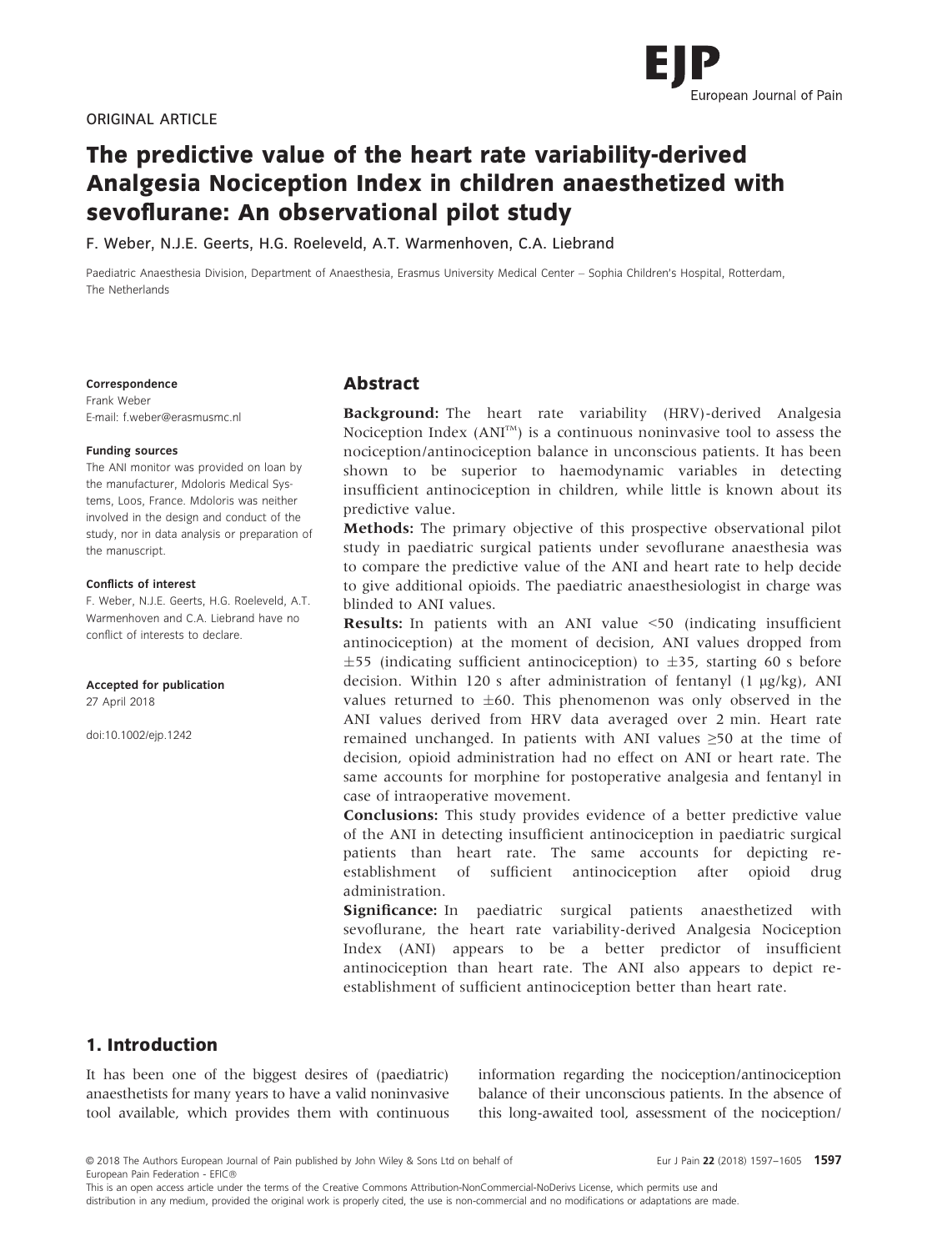antinociception balance in anaesthetized patients is performed using surrogate parameters, such as heart rate and blood pressure, together with other clinical signs such as sweating or movement. These parameters are known to have low sensitivity and specificity in detecting inadequate antinociception, possibly resulting in under- or overdosing of opioid drugs (Daccache et al., 2017). Probably, the most frequently applied heuristic approach to help decide whether or not an anaesthetized patient needs additional opioids is the clinical impression of the anaesthetist. This assumption appears to be so self-evidently true that there are no published data available in the scientific literature supporting it.

During the last two decades, a variety of analgesia monitoring systems have become commercially available. To detect analgesia or nociception/antinociception, these devices use surrogate parameters, such as skin conductance, plethysmography, pupillometry and heart rate variability analysis (Gruenewald and Ilies, 2013).

Recent studies performed in anaesthetized children suggest that the heart rate variability-derived Analgesia Nociception Index (ANI™; Mdoloris Medical Systems, Loos, France) may provide a more sensitive assessment of the nociception/antinociception balance than haemodynamic parameters (Migeon et al., 2013; Sabourdin et al., 2013). These paediatric studies are in accordance with the results of studies investigating the performance of the ANI in anaesthetized adult patients (Gruenewald et al., 2013, 2015; Boselli et al., 2015).

While there is a growing body of evidence showing the ability of the ANI to provide valid information regarding the nociception/antinociception balance in anaesthetized patients, little is known about its value in predicting inadequate antinociception.

The primary objective of this prospective observational pilot study in paediatric surgical patients under sevoflurane anaesthesia was to compare the predictive value of ANI and heart rate to help the anaesthetist decide to give additional opioid analgesics. Major secondary objectives were the impact of per-protocol opioid administration for postoperative and caudal analgesia on the course of the ANI. Changes in ANI values were compared to concomitant changes in heart rate for all analyses.

## 2. Methods

#### 2.1 Participants and data collection

Paediatric patients, aged between 2 and 12 years, scheduled for elective surgery under sevoflurane anaesthesia at Erasmus MC – Sophia Children's Hospital, Rotterdam, the Netherlands, were eligible for inclusion in this prospective observational study.

Technical requirements of the ANI algorithm resulted in the definition of the following primary exclusion criteria: cardiac rhythm other than sinus rhythm, or an internal cardiac pacemaker, high frequency or jet ventilation during surgery.

#### 2.1.1 The Analgesia Nociception Index (ANI)

The Analgesia Nociception Index (ANI) is calculated by the PhysioDoloris™ monitor (Mdoloris Medical Systems, Loos, France) using the ECG signal recorded by and extracted from the standard anaesthesia patient monitoring system (Dräger Infinity<sup>®</sup>, Drägerwerk AG & Co. KGaA, Lübeck, Germany) without the need for additional ECG electrodes.

The basic principle of the ANI is the real-time analysis of the parasympathetic (pS) activity of the autonomous nervous system by means of heart rate variability (HRV) analysis. A fast wavelet transform rejects any other HRV signal than the high-frequency band (0.15–0.4 Hz), expressing the physiological respiratory sinus arrhythmia. Based on these filtered data, the ANI, a dimensionless numerical value, is calculated. The ANI ranges from 0 to 100 and is related to the relative pS activity, with high index values indicating a high level of pS activity and vice versa (Daccache et al., 2017). The ANI serves as a surrogate parameter of the nociception/ antinociception balance in unconscious patients. An ANI value of 50 has been suggested as a threshold to distinguish between adequate and inadequate antinociception in anaesthetized patients (Daccache et al., 2017). An in-depth description of the ANI algorithm has been published by Jeanne et al. (2009).

The PhysioDoloris monitor displays two ANI values, which differ with regard to the cycle of their moving average windows: The fast  $ANI_i$  (i = instant) is derived from a moving average time of 120 s, whereas the  $ANI_a$  (a = average) is derived from a 240 s window (Jeanne et al., 2014).

#### 2.1.2 Intraoperative collection of study data

Analgesia Nociception Index and heart rate data, recorded during the anaesthetic, were downloaded from the PhysioDoloris monitor as .txt-files. Data derived from the Dräger Infinity patient monitoring system were exported as .xls files. Only data recorded during the surgery were used for subsequent analysis.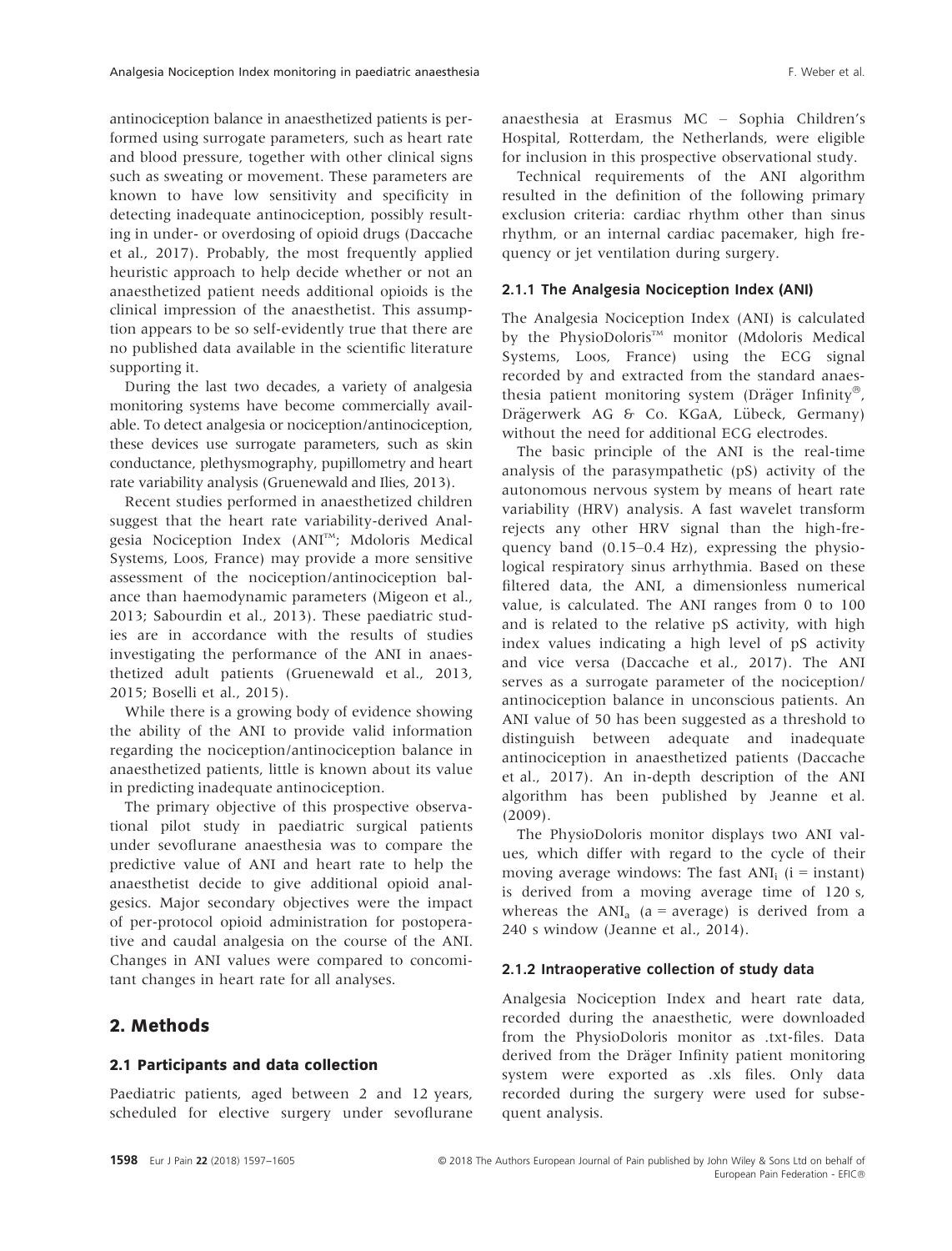During the surgical procedure, the paediatric anaesthetist in charge was blinded to the screen of the PhysioDoloris monitor and the conduct of the anaesthetic was totally unrestricted. Each decision to give an opioid analgesic, together with the motivation to do so, was announced to a researcher who recorded this decision and the subsequent drug administration.

## 2.2 Ethical consideration

This prospective observational pilot study was approved by the Medical Ethics Review Board of Erasmus University Medical Center, Rotterdam, the Netherlands (MEC-2016-501, 9 August 2016). The study was conducted in accordance with the Declaration of the World Medical Association. Written informed consent was obtained from the parents or legal guardians of all participating patients.

#### 2.3 Statistical analysis

Analyses were performed using data related to predefined events. An event was defined as the intraoperative administration of opioid drugs, either due to clinical judgement of insufficient antinociception or per-protocol administration for postoperative analgesia.

Repeated measures one-way ANOVA with subsequent Holm–Sidak's multiple comparison test was performed to investigate the course of  $ANI_i$ ,  $ANI_a$ and HR values for the primary objective of the study during a 120-s period both before the clinical judgement of insufficient antinociception and after subsequent opioid drug application. ANOVA was performed separately for cases when the ANI was either  $\leq$  50 or  $\geq$  50 at the time of decision to administer additional opioid analgesia. For the secondary objectives, ANOVA, using the same set of parameters, was performed to investigate the impact of opioid drug administration due to patient movement during surgery, per-protocol application of morphine for postoperative analgesia and following caudal epidural analgesia.

Unfortunately, we had no scientifically sound data available on which we could have based a valid sample size calculation. We assumed that data from at least 100 patients should provide us with sufficient information to further develop our research efforts regarding monitoring of the nociception/antinociception balance in anaesthetized children. The duration of the project was set to 3 months, which, based on our average annual number of anaesthetics performed in children between 2 and 13 years, should be sufficient to include ≥100 participants.

#### 2.4 Software

Statistical analysis was performed using Prism 7 for Mac OS X (Version 7.0D, GraphPad Software Inc., La Jolla, CA, USA).

## 3. Results

## 3.1 Participant demographics and general patient information

A total of 131 patients (female/male: 63/68) could be recruited for participation during a three-month inclusion period (03-06/2017). Patient age and weight were  $84.7 \pm 33.7$  months and  $25.9 \pm$ 11.4 kg, respectively. Information regarding the surgical procedures and anaesthesia techniques is given in Table 1. According to departmental standards, patients received intravenous paracetamol 20 mg/kg and diclofenac 1 mg/kg during the procedure for postoperative analgesia.

Due to permanent data logging errors, three patients had to be excluded from data analysis. Data sets from 35 events (intraoperative opioid drug administration) had to be excluded from analysis due to incidental data logging errors. Data sets from 52 events (intraoperative opioid drug administration) and 10 patients who had a supplemental caudal block were available for analysis.

## 3.2 Course of ANI values around opioid administration

Data from 14 events recorded in patients with ANI values <50 at the time of decision, indicating

Table 1 Distribution of surgical procedures performed, together with anaesthesia technique.

| Type of surgery              | Anaesthesia technique  |                                          |
|------------------------------|------------------------|------------------------------------------|
|                              | General<br>anaesthesia | General anaesthesia<br>with caudal block |
| Ear nose & throat surgery    | 33                     |                                          |
| Eye surgery                  | 13                     |                                          |
| General paediatric surgery   | 26                     | 5                                        |
| Neurosurgery                 | 3                      |                                          |
| Oral & maxillofacial surgery | 14                     |                                          |
| Orthopaedic surgery          |                        | 1                                        |
| Plastic surgery              | 20                     |                                          |
| Radiology intervention       |                        |                                          |
| Urological surgery           |                        | 4                                        |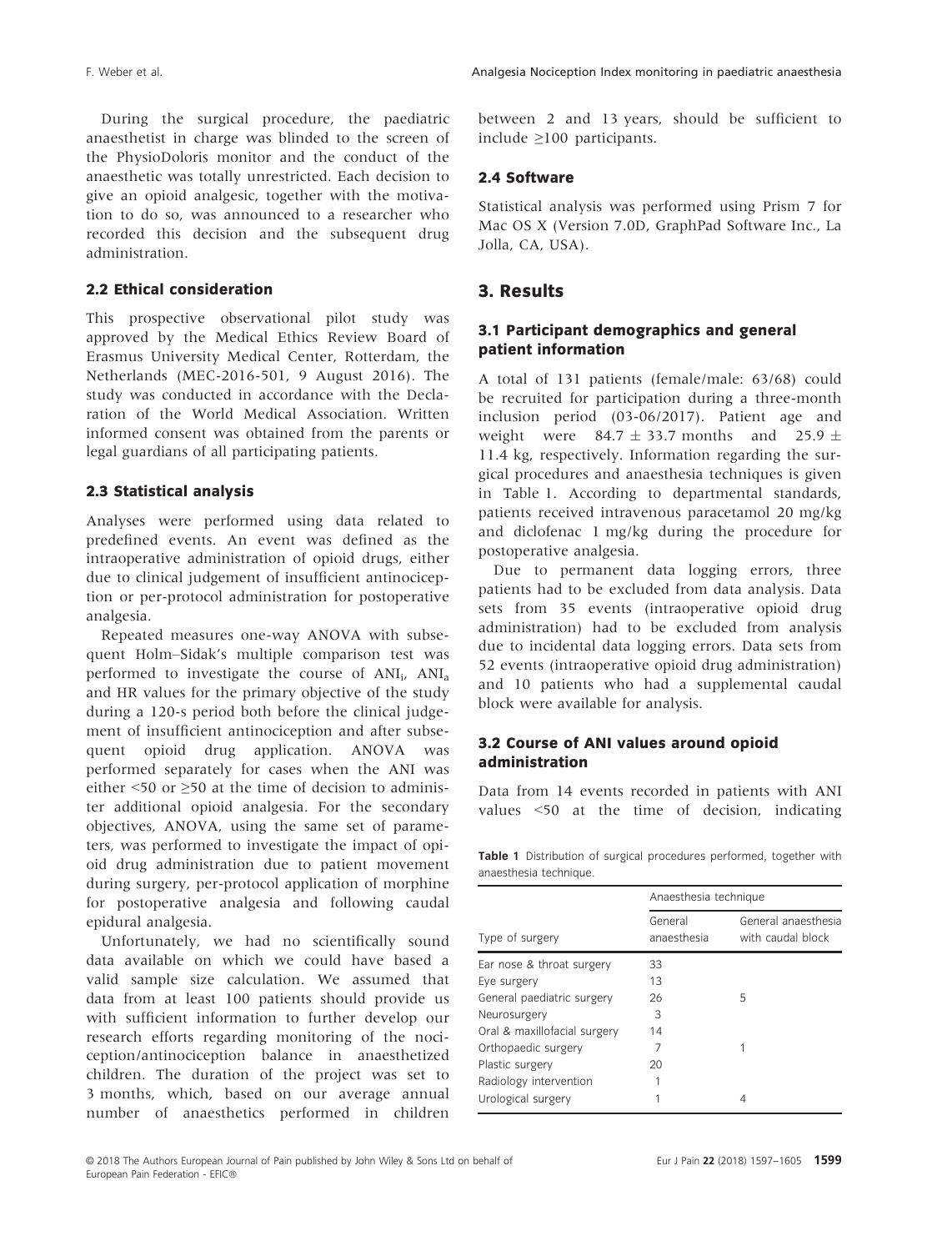insufficient antinociception, were available for analysis. ANI<sub>i</sub> values at the time of decision to give opioid drugs due to a perceived rise in heart rate were lower than 60, 90 and 120 s before. Opioid drug administration (fentanyl, on average  $0.8 \text{ kg/kg}$ ) resulted in a significant rise in ANI<sub>i</sub>, starting at 60 s and reaching predecision values after 120 s. ANI<sub>3</sub> and heart rate remained unchanged during the entire period (see Fig. 1).

Data from 13 events recorded in patients with ANI values ≥50 at the time of decision, indicating sufficient antinociception, showed stable values ANI<sub>i</sub> and  $ANI<sub>a</sub>$  and heart rate values during the entire period before and after opioid drug administration (fentanyl, on average  $1.0 \mu$ g/kg). For details, see Fig. 2.

Opioid administration due to patient movement during surgery (nine events) had no effect on ANI<sub>i</sub>, ANI<sub>a</sub> and heart rate. For details, see Fig. 3.

Per-protocol administration of morphine 0.1 mg/ kg for postoperative analgesia had no effect on ANIi, ANIa and heart rate, as revealed by analysis of 16 events. For details, see Fig. 4.

## 3.3 Course of ANI values in patients with supplemental caudal block

Within 2 min after surgical incision, which was allowed to be performed no earlier than 10 min after caudal–epidural injection of ropivacaine 0.2%, 1– 1.2 mL/kg, we observed a decline in average  $ANI_a$ values from  $82 \pm 19$  to  $68 \pm .21$  ( $p = 0.019$ ), still indicative of sufficient antinociception. These change could not be observed in average ANI<sub>i</sub> or heart rate values (Fig. 5).



Figure 1 Course of the Analgesia Nociception Index (ANI) and heart rate (HR) values before and after i.v. opioid drug administration in patients with ANI<sub>i</sub> values <50 (indicating insufficient antinociception) at the moment of decision. (ANI<sub>i</sub>: values averaged over 120 s; ANI<sub>a</sub>: values averaged over 240 s).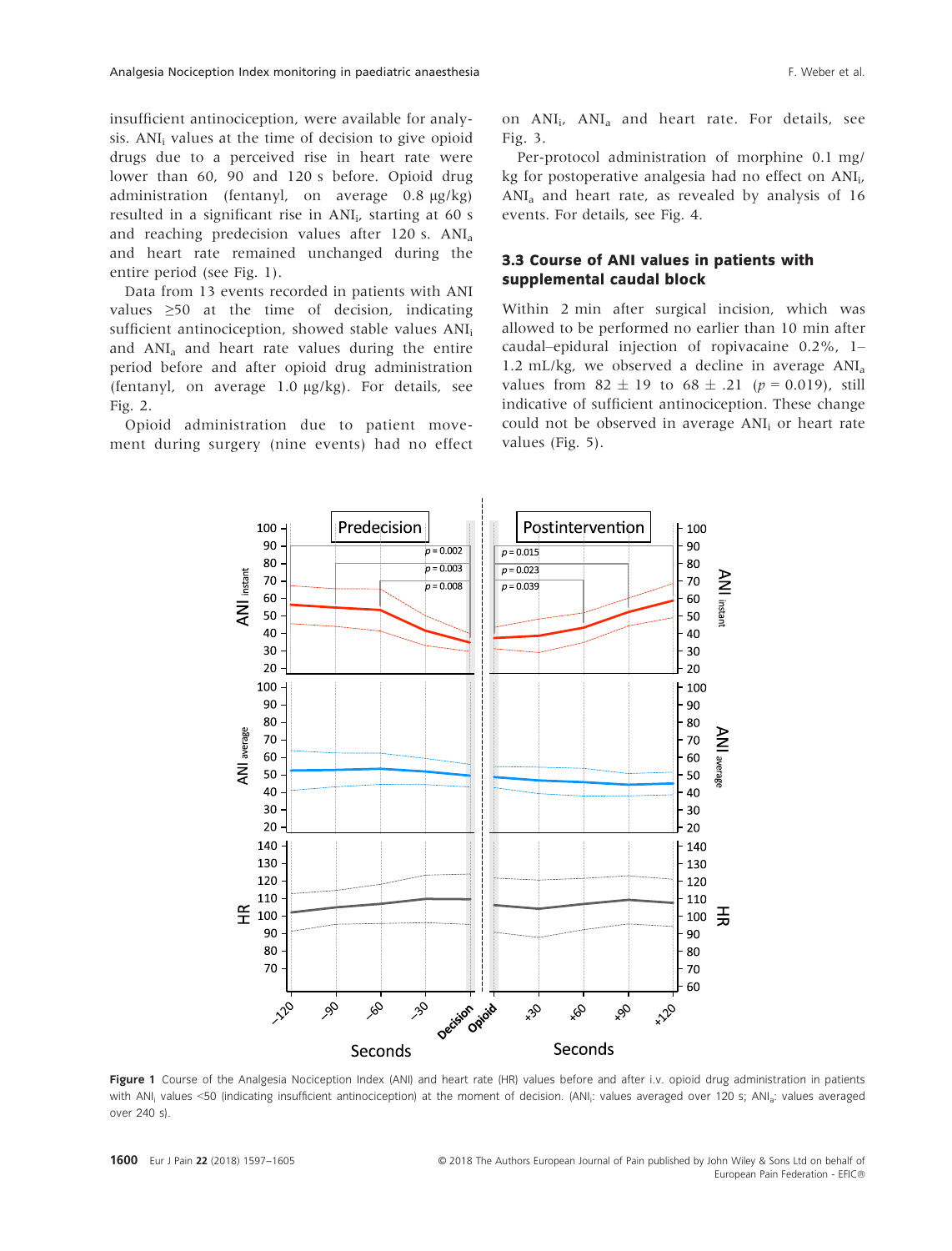

Figure 2 Course of the Analgesia Nociception Index (ANI) and heart rate (HR) values before and after i.v. opioid drug administration in patients with ANI<sub>i</sub> values ≥50 (indicating sufficient antinociception) at the moment of decision. (ANI<sub>i</sub>: values averayed over 120 s; ANI<sub>a</sub>: values averaged over 240 s).

## 4. Discussion

The results of this observational pilot study provide evidence of the predictive value of the ANI<sub>i</sub> in detecting insufficient antinociception in paediatric surgical patients under sevoflurane anaesthesia. There is also evidence that the  $ANI_i$  is depictive of re-establishment of sufficient analgesia after opioid drug administration.

Although these are certainly a promising findings, we have to acknowledge the following significant methodological issue associated with the attempts to investigate the validity of nociception/antinociception monitoring systems: The most frequently chosen approach to investigate the validity of nociception/ antinociception monitors is to compare their values to heart rate and/or blood pressure, regarded as the golden standard, although it is nowadays commonly accepted that heart rate and blood pressure are poor predictors of insufficient antinociception (Daccache et al., 2017). Our study was designed under the prerequisite of acknowledging the assumption that the ANI is capable of detecting noxious stimuli with a higher sensitivity than the clinical standard parameters, heart rate and blood pressure. A growing body of evidence suggests that this assumption may be true:

Sabourdin et al. (2013) investigated the reaction of the ANI to a standardized tetanic stimulation in paediatric patients anaesthetized with desflurane– remifentanil and found the ANI to be a more sensitive indicator of nociception than heart rate and blood pressure.

In another paediatric study, performed in children anaesthetized with sevoflurane, Migeon et al. (2013) found the ANI to be a useful tool to assess efficacy of regional anaesthesia, both as a stand-alone tool and in combination with heart rate changes.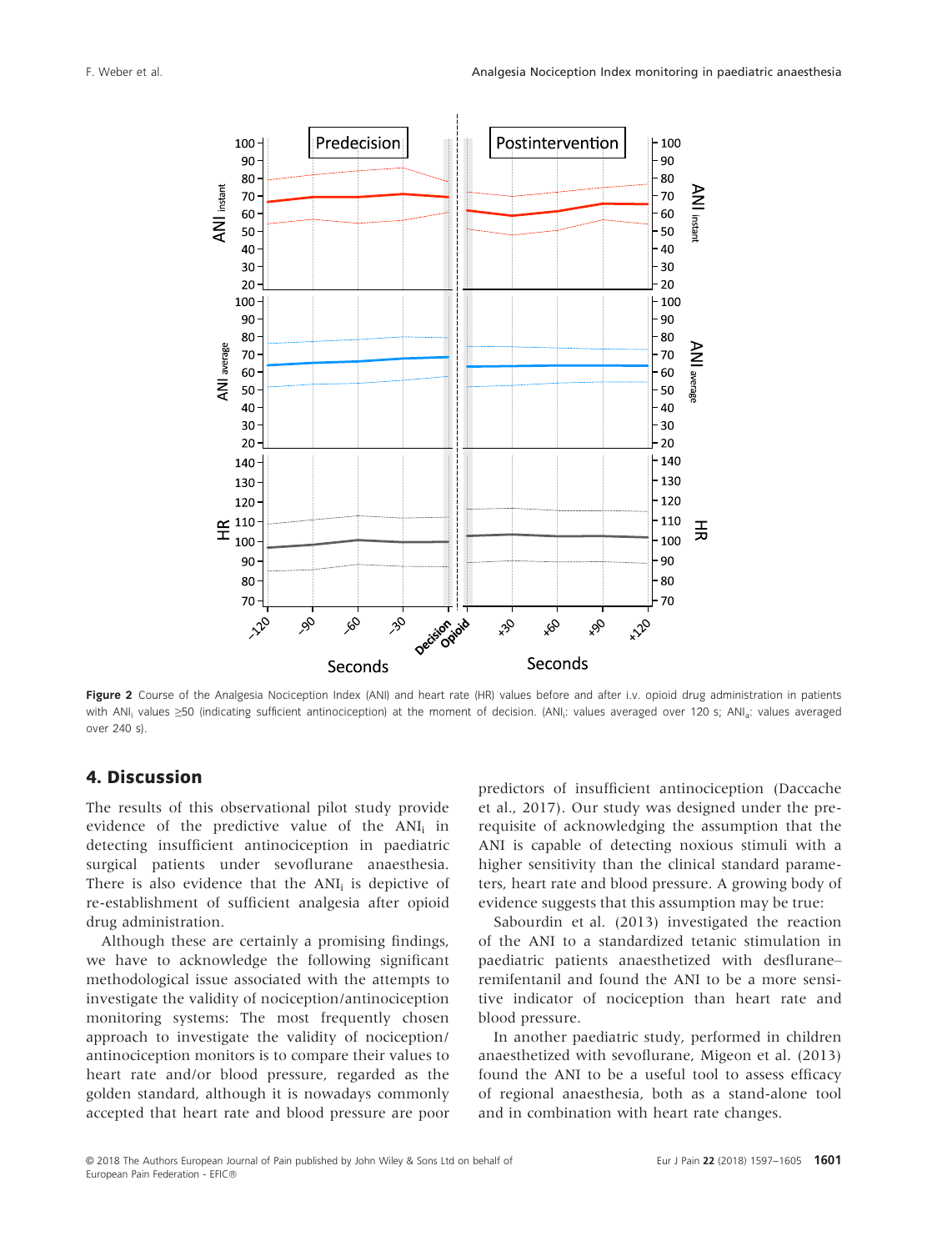

Figure 3 Course of the Analgesia Nociception Index (ANI) and heart rate (HR) values before and after i.v. opioid drug administration due to movement during surgery. (ANI<sub>i</sub>: values averaged over 120 s; ANI<sub>a</sub>: values averaged over 240 s).

Bobkowski et al. (2017) reported a significant impact of patient age on HRV in children aged between 3 and 12 years, except from HRV contributors derived from high-frequency oscillations. The ANI algorithm is entirely based on high-frequency oscillations (Daccache et al., 2017), making it very unlikely that patient age significantly contributes to outcome in our study.

Gruenewald et al. (2013) reported that the ANI was capable of reflecting noxious stimulation in adult patients anaesthetized with propofol–remifentanil and sevoflurane–remifentanil (Gruenewald et al., 2015). The authors concluded the ANI may be an indicator of the nociception/antinociception balance, without being of predictive value (Gruenewald et al., 2013). Their study design was to apply standardized painful tetanic stimulation under increasing remifentanil effect site concentrations. As opposed to Gruenewald et al., we found evidence of a predictive value of the  $ANI_i$  to detect insufficient antinociception. This difference in outcome is most likely due to the differences in study design. Whereas Gruenewald et al. applied a controlled 30-s stimulus prior to the start of the surgical procedure, our study aimed to investigate the performance of the ANI during the surgical procedure.

Jeanne et al. (2012) performed a study in adult patients under propofol–remifentanil anaesthesia and concluded that it was likely that the ANI is more sensitive to moderate noxious stimulation than heart rate and blood pressure.

Our study focused on the variation of the ANI around an event defined by the attending anaesthetist (need for opioid analgesia). The design of our study allowed the anaesthetist, who was blinded to ANI values, to be totally unrestricted regarding the parameters he applied to assess the appropriateness or inappropriateness of the level of antinociception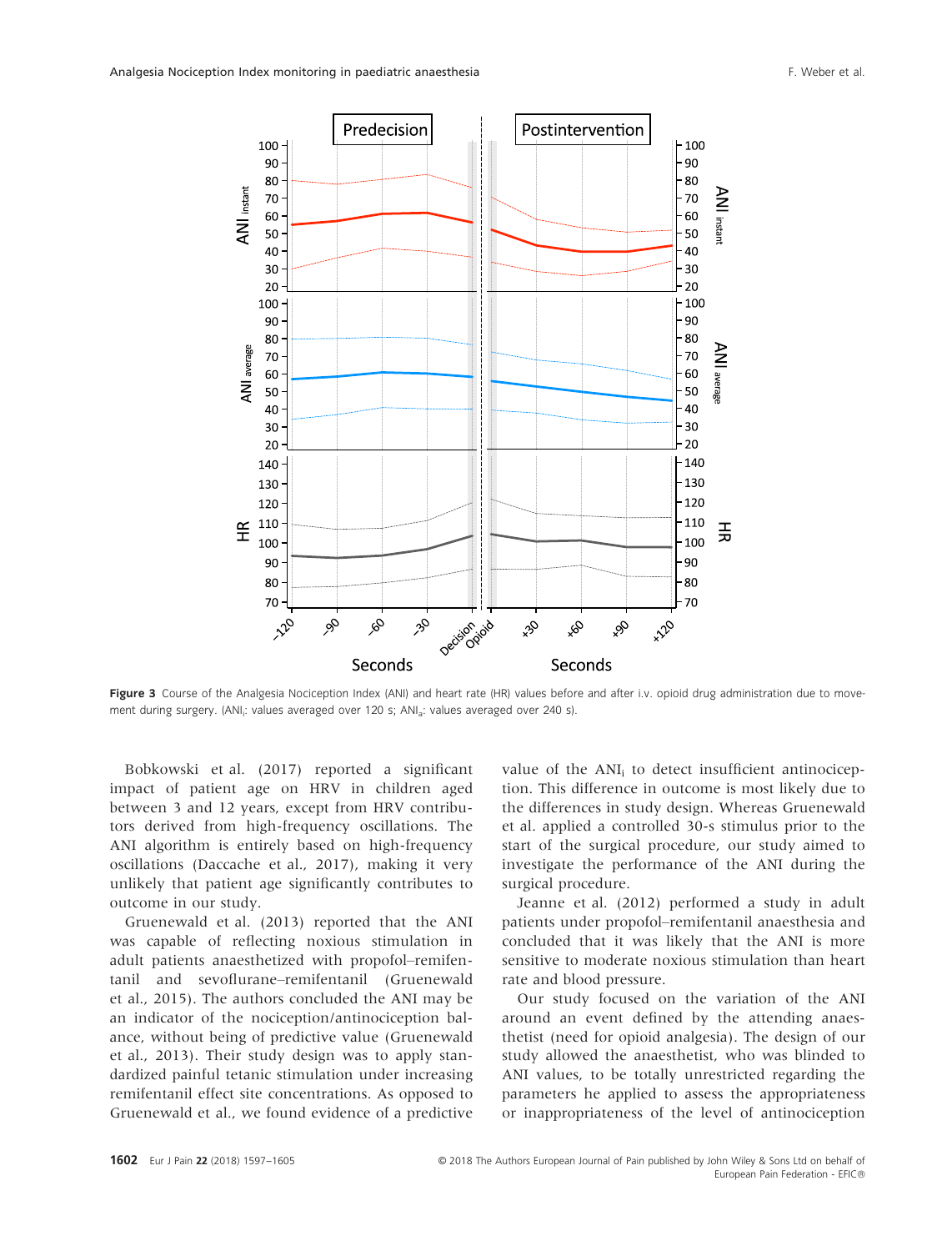

Figure 4 Course of the Analgesia Nociception Index (ANI) and heart rate (HR) values following per-protocol i.v. morphine administration for postoperative analgesia. (ANI<sub>i</sub>: values averaged over 120 s; ANI<sub>a</sub>: values averaged over 240 s).

during the surgical procedure. Perceived rise in heart rate was the most commonly reported reason to give additional opioid drug. Interestingly, these perceived rises in heart rate were very small, most frequently several beats/min only. In patients presenting with ANI<sub>i</sub> values  $\leq$ 50 at the time of decision to give

additional opioids, this ANI<sub>i</sub> value was significantly lower than 60, 90 and 120 s before. Furthermore, within 120 s after opioid drug administration, it returned to the same level of around 60 units like 120 s before the diagnosis of insufficient antinociception. As opposed to the  $ANI_i$ , the  $ANI_a$  remained unchanged. In patients presenting with ANI<sub>i</sub> values  $\geq$ 50 at the time of decision to give additional opioids, none of the investigated parameters (ANI<sub>i</sub>, ANI<sub>a</sub> and heart rate) showed any changes before and after opioid drug administration. The same accounts for the course of  $ANI_i$ ,  $ANI_a$  and heart rate after per-protocol administration of morphine for postoperative analgesia, where the mean baseline  $ANI_i$  was about 70 units, indicating sufficient antinociception.

Patient movement during surgery can be regarded as a sign of insufficient antinociception. In our series of nine events when opioid drugs were given due to patient movement, there were no significant changes in either  $ANI_i$ ,  $ANI_a$  or heart rate. Movement could as well have been a result of too light anaesthesia. Unfortunately, depth of hypnosis monitoring was not applied in any patient, so we can only speculate on this.

The results of our study allow us to suggest the following theory:

In paediatric surgical patients under sevoflurane anaesthesia, ANI<sub>i</sub> values of  $\pm 35$ , especially after a decline from  $\pm$ 55 within 2 min, most likely reflect insufficient antinociception, even without an evident raise in heart rate. A single dose of  $\pm 1$  µg/kg fentanyl resulted in a return to ANI<sub>i</sub> values of  $\pm$ 58, suggesting sufficient antinociception, within 2 min. The ANIa, averaged over 4 min did not show this phenomenon. It seems as if a 4 min averaging period is too long to reflect the typically instantaneous changes in the nociception/antinociception balance during a surgical procedure.

#### 4.1 Limitations

When designing our study, we originally also wanted to investigate the impact of per-protocol administration of opioid drugs immediately before the surgical incision on ANI and heart rate. Unfortunately, many disruptive nonpainful interventions (patient positioning, application of neutral electrodes for electrocoagulation, etc.) routinely take place during this particular period, resulting in poor ECG signal quality. We therefore decided to restrict our data analysis period to the duration of the surgical procedure.

We decided to restrict our analysis to the course of heart rate, leaving blood pressure unnoticed, which could be regarded as a shortcoming of our study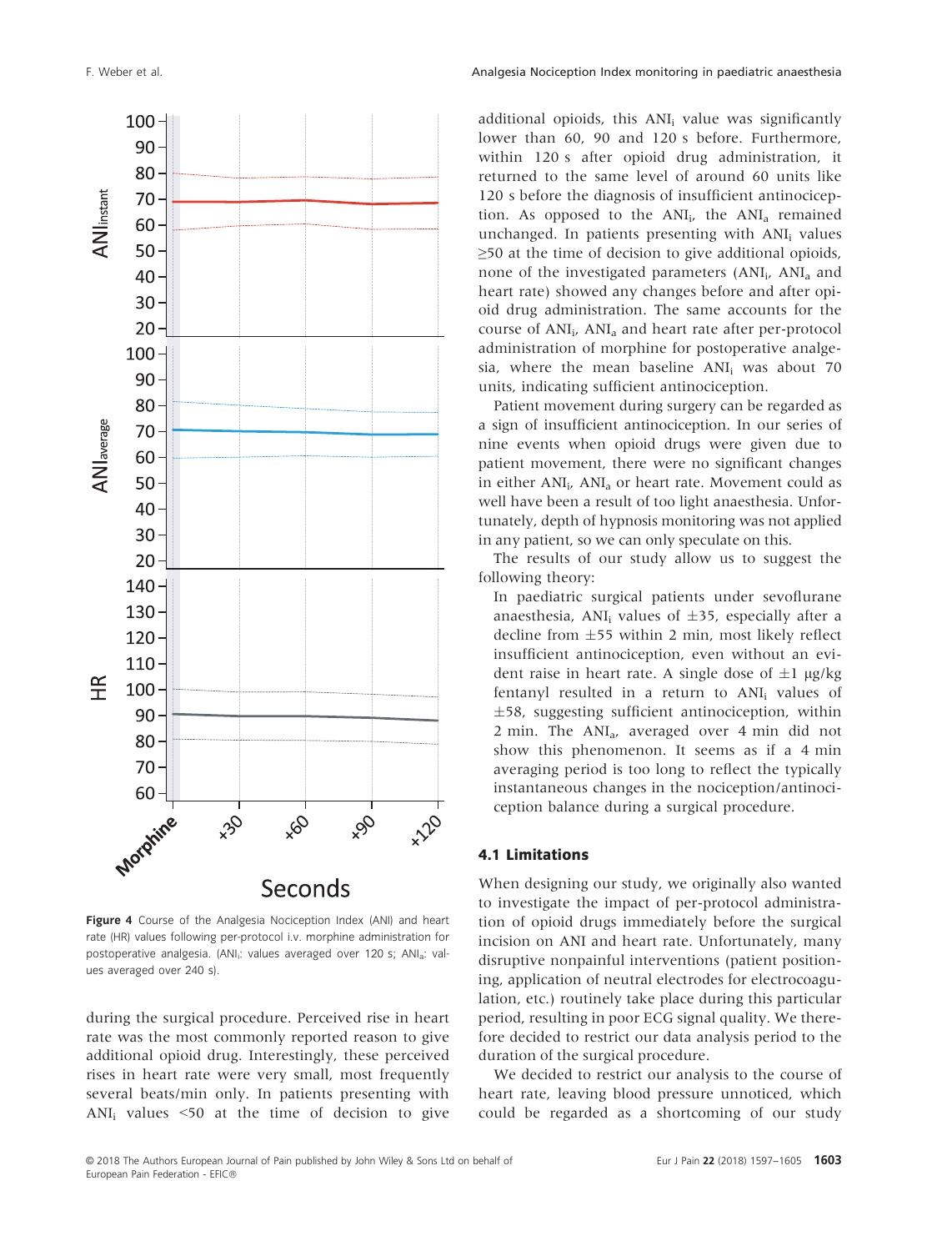

Figure 5 Course of the Analgesia Nociception Index (ANI) and heart rate (HR) values before and after caudal block (left) and surgical incision (right). (ANI<sub>i</sub>: values averaged over 120 s; ANI<sub>a</sub>: values averaged over 240 s).

design. This decision was due to the fact that, in our daily practice of paediatric anaesthesia, noninvasive blood pressure is measured at 5-min intervals. Compared to the ANI and heart rate, which were available at 1-s intervals, this would have been a far too long interval to result in any meaningful conclusion.

#### 4.2 Future directions

Future studies in paediatric surgical patients should focus on defining optimum doses of opioid drugs to re-establish ANI values indicating sufficient intraoperative antinociception after a decline in ANI<sub>i</sub> values below the threshold of 50. Furthermore, the ANI may help to prevent excessive opioid drug administration. Too much opioid drug can result in acute  $\mu$ - receptor desensitization, contributing to opioid drug failure to provide postoperative analgesia. Of special interest for paediatric care is the impact of opioid drugs on postanaesthesia respiratory patterns. ANIderived opioid intervention guidelines would enable us to conduct outcome studies in paediatric surgical patients, focusing on postoperative pain and opioid drug side effects.

An integrated approach using ANI monitoring and processed EEG would cover both nociception/ antinociception and depth of hypnosis. The ANI may bring us closer to monitoring depth of anaesthesia as a whole. Well-designed future clinical studies will have to show if it is possible to develop such an integrated approach to depth of anaesthesia monitoring (in children).